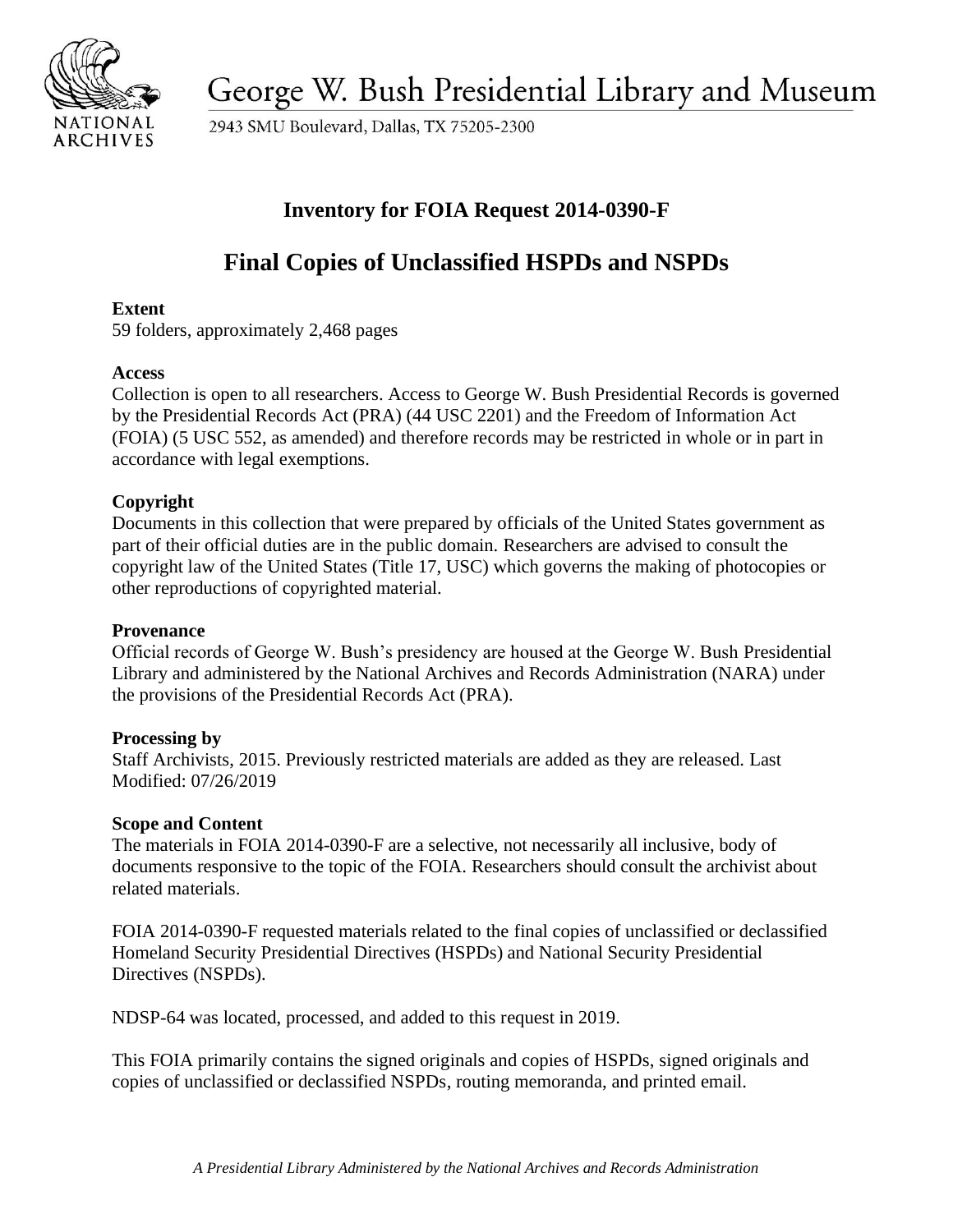It should be noted that many of the documents listed here may have been closed due to National Security classification and/or exemptions of the Freedom of Information Act.

#### **System of Arrangement**

 The materials in FOIA 2014-0390-F are a systematic body of documents responsive to the topic of the FOIA. Researchers should consult an archivist about related materials.

Documents responsive to this FOIA were found in these collection areas – Staff Member Office Files.

 Staff Member Office Files are maintained at the folder level by staff members within their individual offices and document all levels of administration activity.

Staff Member Office Files are processed at the folder level, that is, individual documents are not selected and removed from a folder for processing. While this method maintains folder integrity, it frequently results in the incidental processing of documents that are not wholly responsive to the subject area.

The following is a list of documents and folders processed in response to FOIA 2014-0390-F:

#### **Box 1**

#### **Staff Member Office Files**

Homeland Security Council

Croci, Thomas - Confidential Files

| HSPD-1                  |
|-------------------------|
| HSPD-2                  |
| HSPD-3                  |
| HSPD-5                  |
| HSPD-6                  |
| HSPD-7                  |
| HSPD-8                  |
| HSPD-9                  |
| HSPD-11                 |
| $HSPD-12$               |
| HSPD-13/NSPD-41         |
| <b>HSPD-14/ NSPD-43</b> |
| <b>HSPD-16/NSPD-44</b>  |
| HSPD-18                 |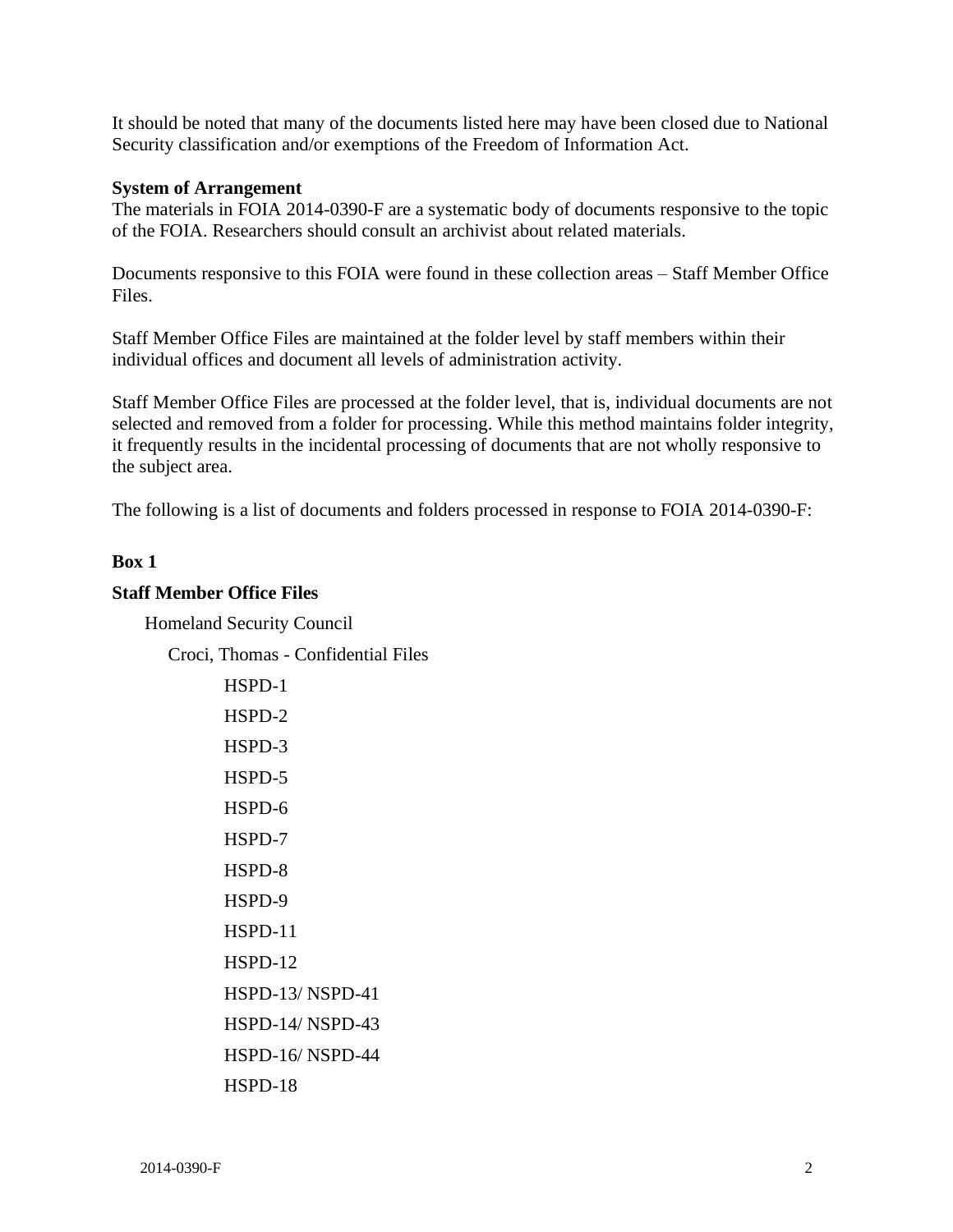HSPD-19 HSPD-20/ NSPD-51 HSPD-21 HSPD-24/ NSPD-59

National Security Council - Records and Access Management

#### NSPDs

```
NSPD-1 [1] 
NSPD-1 [2] 
NSPD-1 [3] 
NSPD-1 [4] 
NSPD-1 [5] 
NSPD-2 [1] 
NSPD-2 [2]
```
## **Box 2**

National Security Council - Records and Access Management

NSPDs

```
NSPD-5 [1] 
NSPD-5 [2] 
NSPD-9 
NSPD-15 [1] 
NSPD-15 [2] 
NSPD-23 
NSPD-24 [1] 
NSPD-24 [2] 
NSPD-31 [1] 
NSPD-31 [2] 
NSPD-36 
NSPD-37 [1] 
NSPD-37 [2] 
NSPD-37 [3] 
NSPD-37 [4] 
NSPD-40 [1] 
NSPD-40 [2]
```